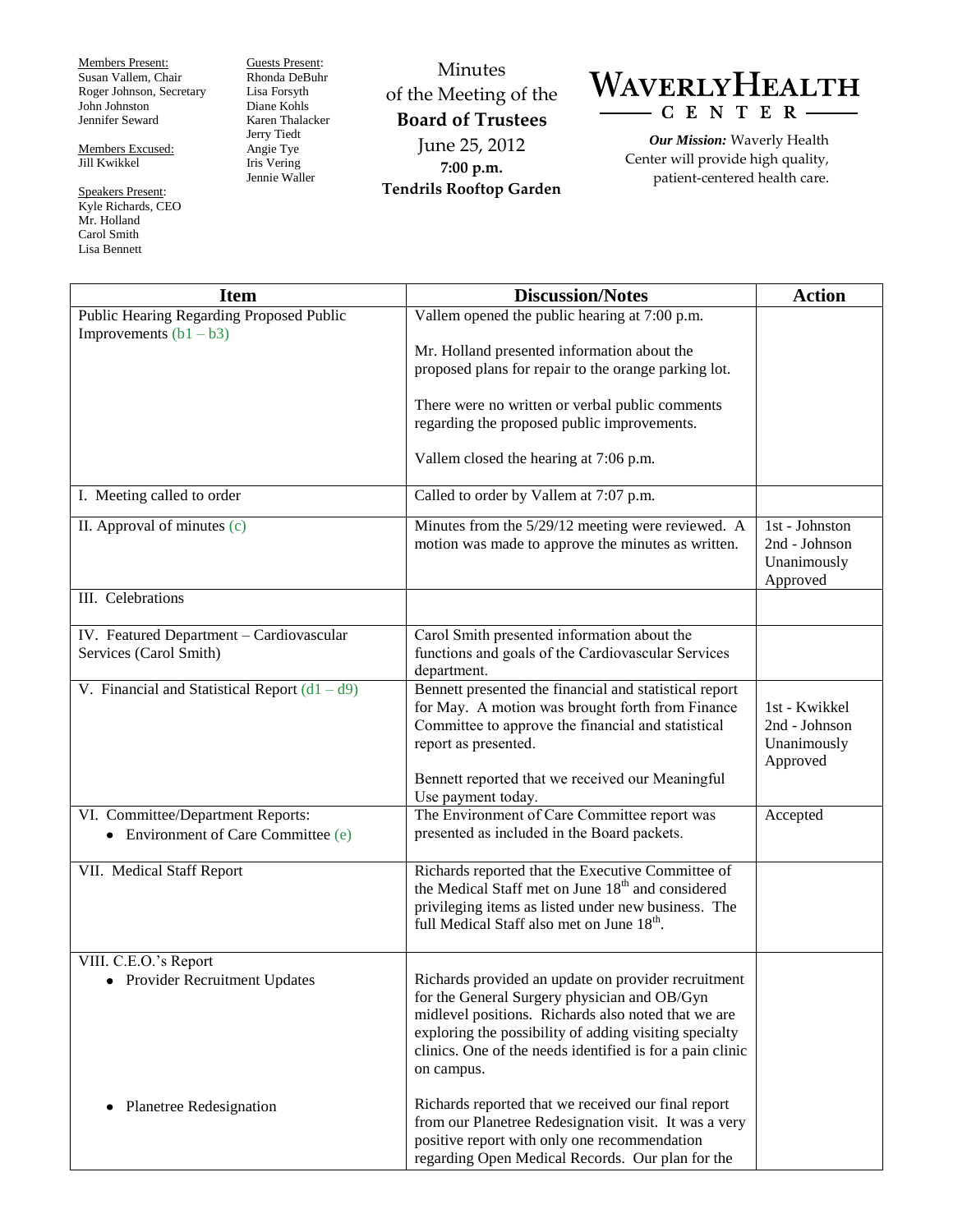| <b>Radiology Services</b><br>٠<br>Proposed Plans for Orange Parking Lot<br>$\bullet$                                                                                                                                                                                                                                                                                                                                                                                                                                                                                                                                                                                                                                                                                                      | recommendation has been submitted to Planetree and<br>the Designation Committee will consider it at their<br>July 18 <sup>th</sup> meeting. The Board expressed gratitude to<br>all of the staff involved with the Planetree initiative.<br>Richards reported that we will be exploring<br>radiology service options.<br>A motion was made to approve the plans and<br>specifications for the Orange Parking Lot repairs. | 1st - Johnson<br>2nd - Seward<br>Unanimously<br>Approved  |
|-------------------------------------------------------------------------------------------------------------------------------------------------------------------------------------------------------------------------------------------------------------------------------------------------------------------------------------------------------------------------------------------------------------------------------------------------------------------------------------------------------------------------------------------------------------------------------------------------------------------------------------------------------------------------------------------------------------------------------------------------------------------------------------------|---------------------------------------------------------------------------------------------------------------------------------------------------------------------------------------------------------------------------------------------------------------------------------------------------------------------------------------------------------------------------------------------------------------------------|-----------------------------------------------------------|
| IX. Old Business<br>Strategic Plan Update                                                                                                                                                                                                                                                                                                                                                                                                                                                                                                                                                                                                                                                                                                                                                 | Richards presented an update on the strategic<br>planning process. He noted that we've received a lot<br>of great ideas for the planning groups. We will be<br>seeking input from Rohlf Memorial Clinic and<br>Covenant Clinic in July. Richards anticipates that<br>the plan will be presented to the Board in August for<br>review and approval.                                                                        |                                                           |
| X. New Business<br>• Request for Privileges:<br>• Himanshu Tandon, MD - Cardiology,<br><b>CVMS</b><br>• Debanik Chaudhur, MD - Cardiology,<br><b>CVMS</b><br>$\blacksquare$ Thomas Fennessy, MD – Emergency<br>Medicine, EPA<br>• Chuck Hagen, MD - Radiology, CVMS<br>Reappointments to Medical Staff:<br>• Daniel Darnold, MD - Active, Family<br>Practice, IHS<br>• Arnold Delbridge, MD - Courtesy,<br>Orthopedics, CVMS<br>• Ravi Giyanani, MD - Consulting,<br>Radiology, vRad<br>Scott Johnson, PA - Active, Family<br>Practice, IHS<br>• Richard Mauer, MD – Consulting,<br>Ophthalmology, Mauer Eye Center<br>• David Rathe, DO - Active, Pediatrics/<br>Internal Medicine, IHS<br>• Michael Slavin, DO – Consulting,<br>Nephrology, Covenant<br>New/Revised Policies: None<br>٠ | Privileging items were presented as individually<br>listed at left. All files have been reviewed by the<br>Executive Committee of the Medical Staff. The<br>Executive Committee recommends approval. A<br>motion was made to approve all privileging items as<br>individually considered and recommended by the<br>Executive Committee of the Medical Staff.                                                              | 1st - Johnston<br>2nd - Seward<br>Unanimously<br>Approved |
| <b>Retired Policies:</b><br>$\bullet$<br>Handling of Biohazardous Waste (RHC)<br>Critical Test Results: Communication<br>and Documentation (RHC)<br>• Preventative Maintenance (RHC)<br>• Subcutaneous Medications (RHC)<br>• Intramuscular Medication (RHC)<br>• Medical Equipment Management (RHC)<br>• Fire and Disaster Plan (RHC)                                                                                                                                                                                                                                                                                                                                                                                                                                                    | The policies listed at left are being retired. They<br>were Rural Health Clinic specific policies that are<br>covered under hospital-wide policies or SOP's. A<br>motion was made to approve the retirement of the<br>listed policies.                                                                                                                                                                                    | 1st - Johnson<br>2nd - Seward<br>Unanimously<br>Approved  |
| Finance Committee (f)<br>Capital Purchases (FYI)<br>> Cub Cadet Utility Vehicle \$6480<br>> Blanket Warmer \$7572                                                                                                                                                                                                                                                                                                                                                                                                                                                                                                                                                                                                                                                                         | Bennett reported that the Finance Committee met on<br>6/22/12. Minutes from said meeting were included<br>in the Board packets.                                                                                                                                                                                                                                                                                           |                                                           |